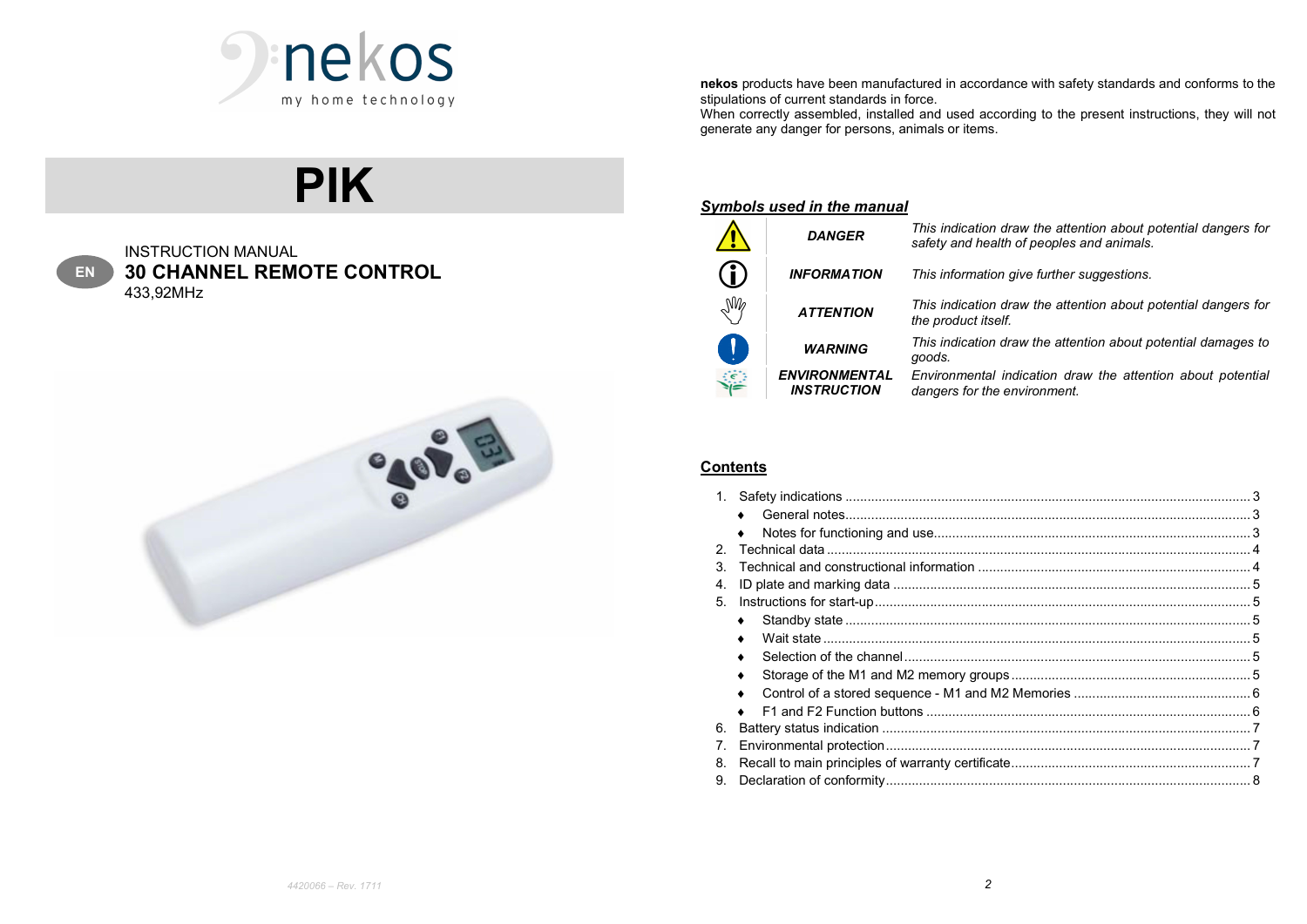# 1. Safety indications

#### General notes



ATTENTION: Before installing this appliance, ensure all safety indications have been read carefully and understood in order to prevent contact with electricity, injury or any other incident. The manual should be conserved for further consultation at a later date.

WARNING DANGER OF EXPLOSION IF THE BATTERIES ARE REPLACED WITH A DIFFERENT TYPE OF BATTERY. DISPOSE OF THE USED BATTERIES IN COMPLIANCE WITH CURRENT REGULATIONS



 $\sqrt{2}$ 

 $\sqrt{N}$ 

The manufacturer accepts no responsibility for damage to people, animals or things incurred by improper use.

## Use for any applications other than those indicated must be authorised by  $\sum_{i=1}^{n}$  the manufacturer after technical review of the assembly.

Plastic bags, polystyrene, small metal parts such as nails, staples etc should be placed out of the reach of children as they constitute a potential source of risk.

The appliance is not intended for use by people (including children) whose physical, sensory and mental abilities are reduced, or in case of lack of experience  $\sqrt{N}$ or knowledge; such persons must be supervised to ensure that they do not play with the appliance.

Do not use solvents or jets of water to wash the appliance. The appliance should not be submerged in water.

## Notes for functioning and use

PIK is a radio transmitter – or simpler a remote control – to command devices provided of a receiver with the same code protocol or the same transmission philosophy. For further details see chapter "Technical data".



This product is designed to be used with the manufacturer's original products. Use with any other products may result in damage or malfunctions.

The initial start-up of the radio remote control should be carried out by a skilled and qualified person following the manufacturer's instructions.

After removing packaging, check for any damage on the appliance.

Before using the remote control, check that installed batteries have the same nature, quality and tension as those indicated on the technical data label on the appliance.



 $\vec{z} \in \mathbb{R}^n$ كمنج

يخايخ

This machine is destined exclusively for the use for which it has been designed and the manufacturer accepts no responsibility for damage incurred by improper use.

Repairs should only be performed by qualified personnel at assistance centres authorised by the manufacturer.

The product must be disposed of in compliance with local environmental regulations and not as household waste.

Run-down batteries do not belong in normal household waste. They must be disposed of properly.

For any doubts, contact your local waste collection company.



The batteries must always be replaced with suitable models corresponding to the specifications provided on the label attached inside the battery compartment door. Failure to observe this rule may compromise safety and void the warranty.

# 2. Technical data

| Type                                | Multi-channel radio remote control with microprocessor  |
|-------------------------------------|---------------------------------------------------------|
| Number of transmission channels     | 30                                                      |
| Carrier frequency                   | 433.92 MHz                                              |
| Modulation                          | OOK (On-Off Kejing)                                     |
| Class                               |                                                         |
| Maximum transmitter output power    | < 1mW                                                   |
| <b>Band width</b>                   | 433,05-434,79 MHz                                       |
| Duty cycle                          | $< 1\%$                                                 |
| Power supply voltage                | 2 1.5V batteries - type AAA                             |
| Operating voltage                   | $1.8V - 3.3V$                                           |
| Estimated lifetime of the batteries | > 2 years (assuming an average use of 1 minute per day) |
| Display                             | LCD (liquid crystal display)                            |
|                                     | • 2 digits (selected channel);                          |
| Visualization                       | Battery charge status indicator;                        |
|                                     | Transmission status;                                    |
|                                     | Specific function letters                               |
| Display dimensions                  | 18.5x13.5 mm                                            |
| Encoding                            | <b>HCS301</b>                                           |
| Independent codes                   | >18 x 10^18 "rolling code" combinations                 |
| Absorption in standby               | $< 1 \mu A$                                             |
| Absorption in transmission          | $< 20 \text{ mA}$                                       |
|                                     | Operational control (UP ARROW, DOWN ARROW, STOP);       |
|                                     | 2 Function buttons (F1, F2);                            |
| Keypad                              | 1 Memory button $(M)$ ;                                 |
|                                     | 1 Channel button (CH);                                  |
| <b>Transmission distance</b>        | 50 m - (with charged batteries)                         |
| <b>Dimensions</b>                   | 145x38.5x22.5                                           |
| Weight                              | 76 g                                                    |
|                                     |                                                         |

Any information reported in this table is not binding and may be susceptible to variations without notice.

## 3. Technical and constructional information

- The PIK radio remote control transmits radio waves at the frequency of 433.92 MHz. It has a protocol that changes its code at each transmission (rolling code) according to a predetermined algorithm with a total of over 18 x 10^18 possible combinations.
- 30 Direct transmission channels (from 01 to 30). With the F1 and F2 functions implemented, there can be as many as 90 control outputs for specific transmission processes.
- The command issued can be received by an electrical appliance equipped with a receiver of the same nature which has already been set up for reception.
- The casing is constructed in recyclable thermoplastic material (PC-ABS -(Polycarbonate-Acrylonitrile Butadiene Styrene)) which is particularly shock resistant.
- The batteries are enclosed by a snap door with the product's technical data label attached to it.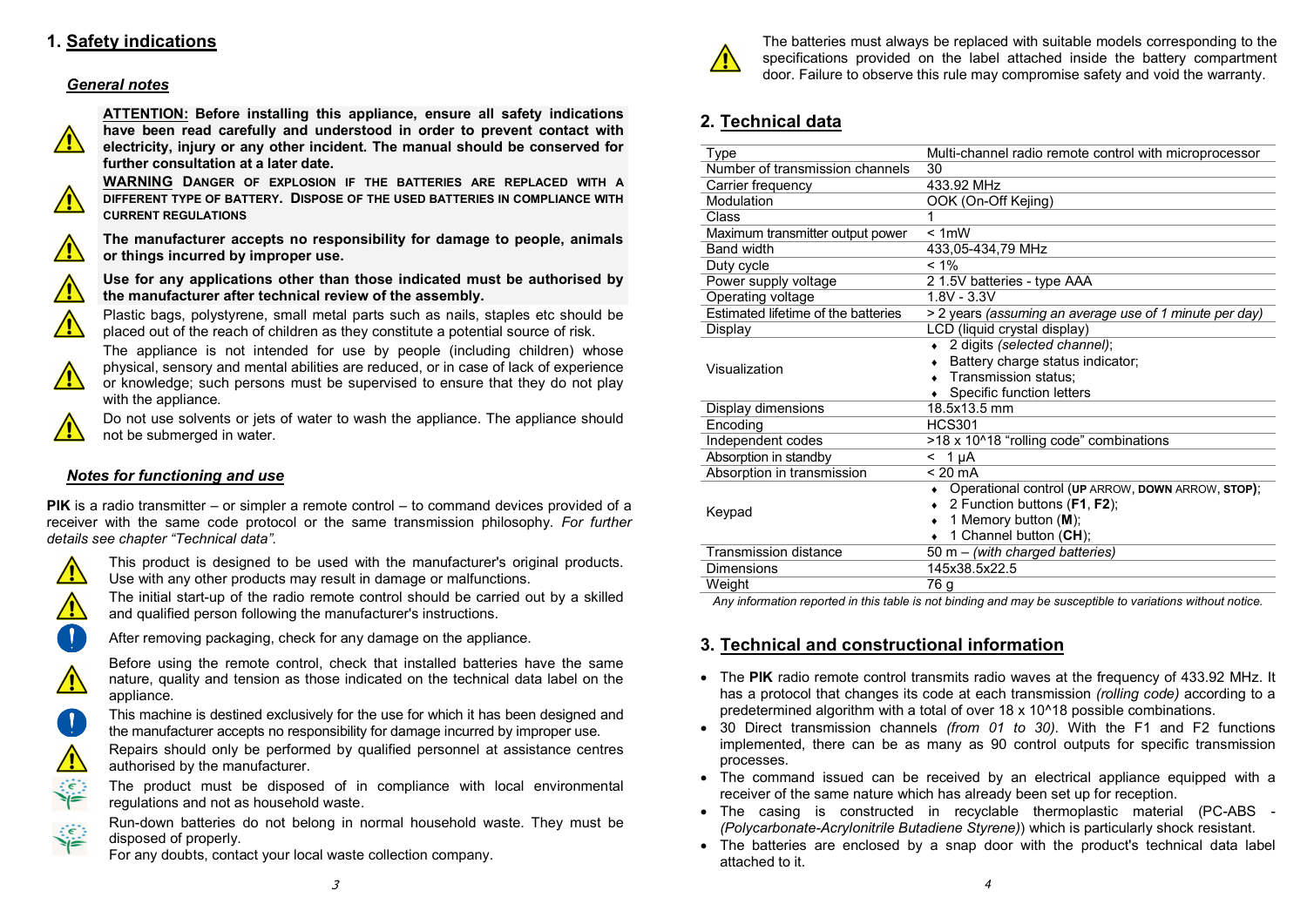- Powered by 2 AAA 1.5V $=$  batteries. (The radio remote control works with voltages from  $1.8V =$  to  $3.3V =$ ).
- Provided with a liquid crystal display and silicone control keypad.
- The "free-field" transmission distance covers a sphere with a radius of 50 m.

# 4. ID plate and marking data

The Machine Directive classifies actuators as "partly completed machinery" and they are supplied with a Declaration of Incorporation, attached to this booklet; with regard to the electrical side, they bear  $\mathsf{CE}$  marking and come under the LVD  $\Box$  2012 XXXXX



and CEM Directives and the other Regulations listed in the attached Declaration of Conformity. With this marking, the actuators can be sold and used throughout the European Union with no further requirements. The plate data is displayed on an adhesive label placed on the outside of the container, printed in black on a grey background.

# 5. Instructions for start-up

THESE INSTRUCTIONS ARE INTENDED FOR TECHNICAL AND SPECIALIZED PERSONNEL. THUS BASIC SAFETY AND WORKING TECHNIQUES ARE NOT DISCUSSED.

## Standby state

When the batteries are inserted, the radio remote control goes into a standby state; the display is off and the microprocessor is in the power down state, so the entire device is in a state of very low consumption.

The radio remote control returns to this state whenever 30 seconds have passed since the last button was pressed.

## Wait state

If any of the 7 buttons is pressed when the radio remote control is in standby, it awakens and enters the wait state. The display shows the channel (one of the 30) selected before the radio remote control went into standby state.

#### Selection of the channel

To select a (new) channel, press the CH button; the displayed channel starts flashing. Use the  $\triangle$ (UP) arrow or  $\nabla$ (DOWN) arrow buttons to select the desired channel, which flashes. By pressing the CH button again, the channel display becomes steady-on. If the newly selected channel is not activated by pressing the CH button, after a standby or the next time the radio remote control passes to the wait state, the last channel that was previously activated will appear on the display.

## Storage of the M1 and M2 memory groups

The "sequence storage" state (M button) provides the possibility to assign two distinct "memory groups", i.e., two memories. The storage is carried out as follows.

#### Memory M1

- Press the M button for 5 seconds to store the memory 1; the icon M1 appears flashing on the display.
- Scroll through the channels using the ▲▼ arrows, and the various channels will flash. To enter the channel in the memory, press the STOP button, the channel stops flashing and becomes steady-on; carry out this operation for all the channels you would like to store, up to a maximum of 10 channels.
- To exit the channel storing mode, press the M button again for at least 1 second.
- To erase the memory, go to the channel 00 and press the STOP button. After the memory has been erased, all the channels start flashing. To exit, press the M button again for 1 second.

#### Memory M2

- Press the M button for 5 seconds, and the flashing icon M1 appears. Now press the CH button and the icon M2 will appear flashing on the display.
- Scroll through the channels using the ▲▼ arrows, and the various channels will flash. To enter the channel in the memory, press the STOP button, the channel stops flashing and becomes steady-on; carry out this operation for all the channels you would like to store, up to a maximum of 10 channels.
- To exit the channel storing mode, press the M button again for at least 1 second.
- To erase the memory, go to the channel 00 and press the STOP button. After the memory has been erased, all the channels start flashing. To exit, press the M button again for 1 second.

#### Checking the composition of a memory sequence

- From the wait state, press the M button; the M1 icon will be activated.
- The stored sequence of channels appears on the display (e.g.: 1-2-3-4-pause, 1- 2-3-4-pause, etc.).

#### Control of a stored sequence - M1 and M2 Memories.

Starting from the wait state, press the M button and the steady-on M1 icon will appear on the display; using the ▲▼ buttons activates the function, transmitting the command to the channels of the M1 sequence. The stored channels scroll cyclically and continuously on the display.

Starting from the wait state, press the M+CH button and the steady-on M2 icon will appear on the display; using the  $\blacktriangle \blacktriangledown$  buttons activates the function, transmitting the command to the channels of the M2 sequence. The stored channels scroll cyclically and continuously on the display.

The STOP button stops the command.

Press the M button once to exit from the memory sequence control state, and the M1 or **M2** icon disappears; now it is possible to activate the commands of all the individual channels.

#### F1 and F2 Function buttons



The F1 and F2 function buttons are dedicated to manage special functions if foreseen in the dedicated motor; they are described inside its own manual.